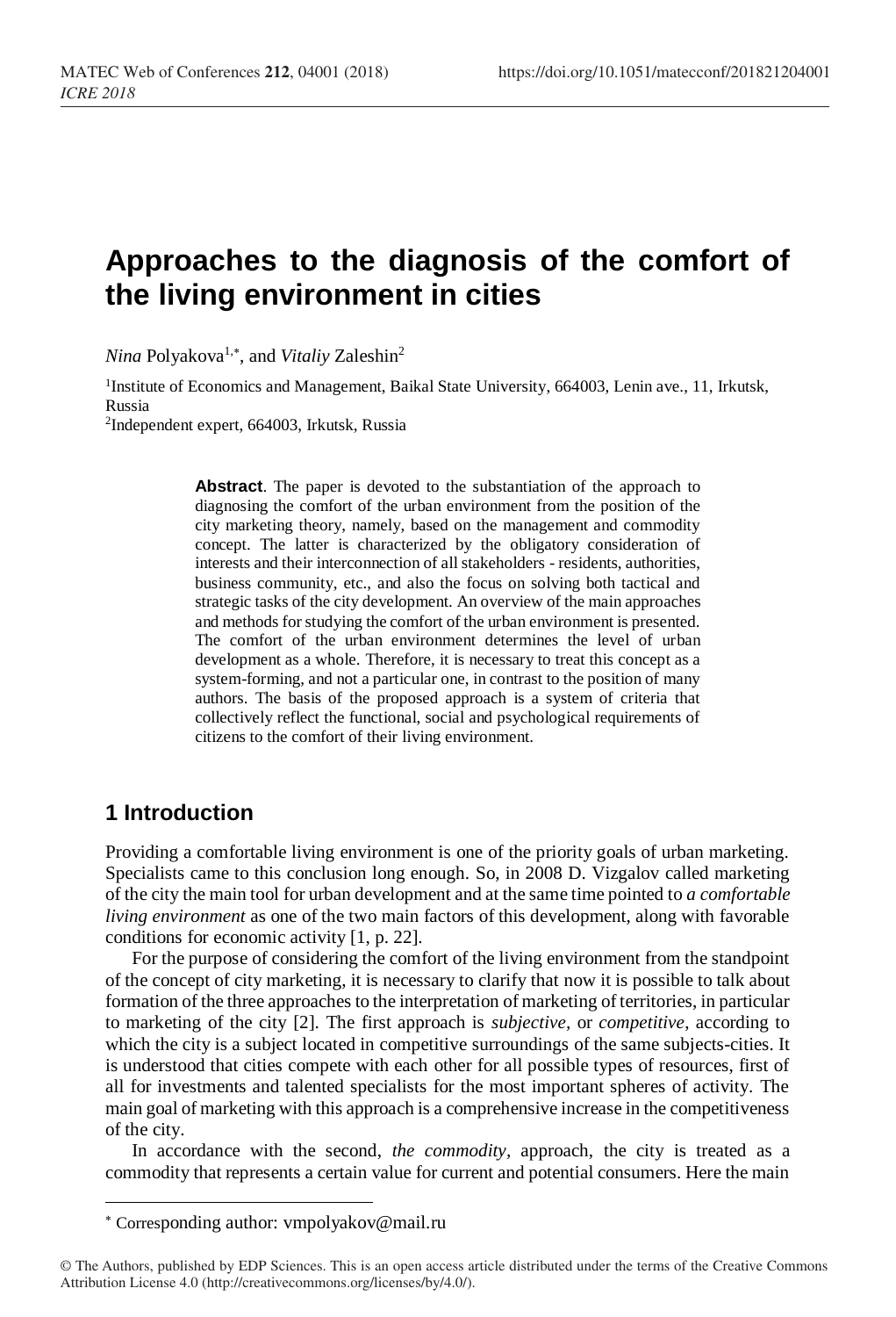goal is to get maximum benefit by the "sellers" of the city by fully meeting the needs of all "buyers".

Within the third approach, marketing is defined as an urban management tool. This approach can be called *managerial*. Among its features, first, the focus on the interest of all subjects (authorities, business, and local communities) in the development of the city can be identified. At the same time, all of them should conduct their activities on the principles of marketing. Secondly, none of the subjects can realize its interests without taking into account the interests of other entities. Thirdly, the present approach is applicable both to the solution of current urban problems, and to meet the challenges of prospective urban development. The result of marketing in this case is to increase the attractiveness of the city for:

- − business through improving the investment climate;
- − visitors through tourist attraction;
- − residents through the comfort of the living environment in the city.

In the period from 2006 to 2014-2015, some Russian experts have attempted to identify indicators (criteria) for the comfort of living. D. Vizgalov characterizes the living environment of the residents as comfortable in three aspects: spatial, psychological, and ecological [1, p. 22]. Other authors have directed efforts to form a set of new criteria for assessing comfort. In this case, the need to improve the comfort of the urban environment is often only declared. How to do it remains a problem, since only general recommendations were given and initial guidelines for further development of the problem defined.

We believe that, before taking actions related to the planning and development of directions for improving / developing the comfort of the living environment, it is advisable to assess the initial, basic level of the comfort. In other words, it is necessary to conduct its diagnostics and, on the basis of the data obtained, determine the directions and develop measures to further improve the comfort.

#### **2 Materials and methods**

Understanding the need to diagnose the level of comfort of the living environment marks a transition to a modern stage of consideration. In recent years, namely, from the second half of the 2010s, interest in assessing the comfort of the urban environment has increased, as evidenced by the conducted applied research.

So, A. Bagirova and co-authors proposed a methodology of a complex estimation of micro-districts of the city based on the opinions of residents and evaluation of their satisfaction with the living conditions in their areas [3]. We believe it is highly valuable that the research is based on the principle of obtaining the initial information from the users of the urban environment – the residents. At the same time, we do not agree with the interpretation of comfort in the living environment as a secondary indicator in the system of criteria for calculating the rating of the territory. This is a consequence of the goals of the researchers, namely, to receive ratings of individual areas of the city that means their comparative study. We consider the main issue to obtain information about the initial, basic conditions of the comfort environment in general, in order to further develop guidelines for development / improvement of comfort of the urban environment.

Another example is in 2017, under the aegis of the Ministry of Construction of Russia, the index of quality of the urban environment was developed [4]. It is difficult to recognize it as successful, because the proposed methodology, in our opinion, suffers from incorrectness, and the conclusions are rather an explanation of why the inhabitants of small towns leave for megacities, and from megacities - beyond Russia. We believe that the purpose of such developments should be to obtain data to achieve the main goal of marketing the city: to make sure that residents do not leave their cities! In the methodology, the same terms (security, comfort, environmental, identity and diversity, the modernity of the environment)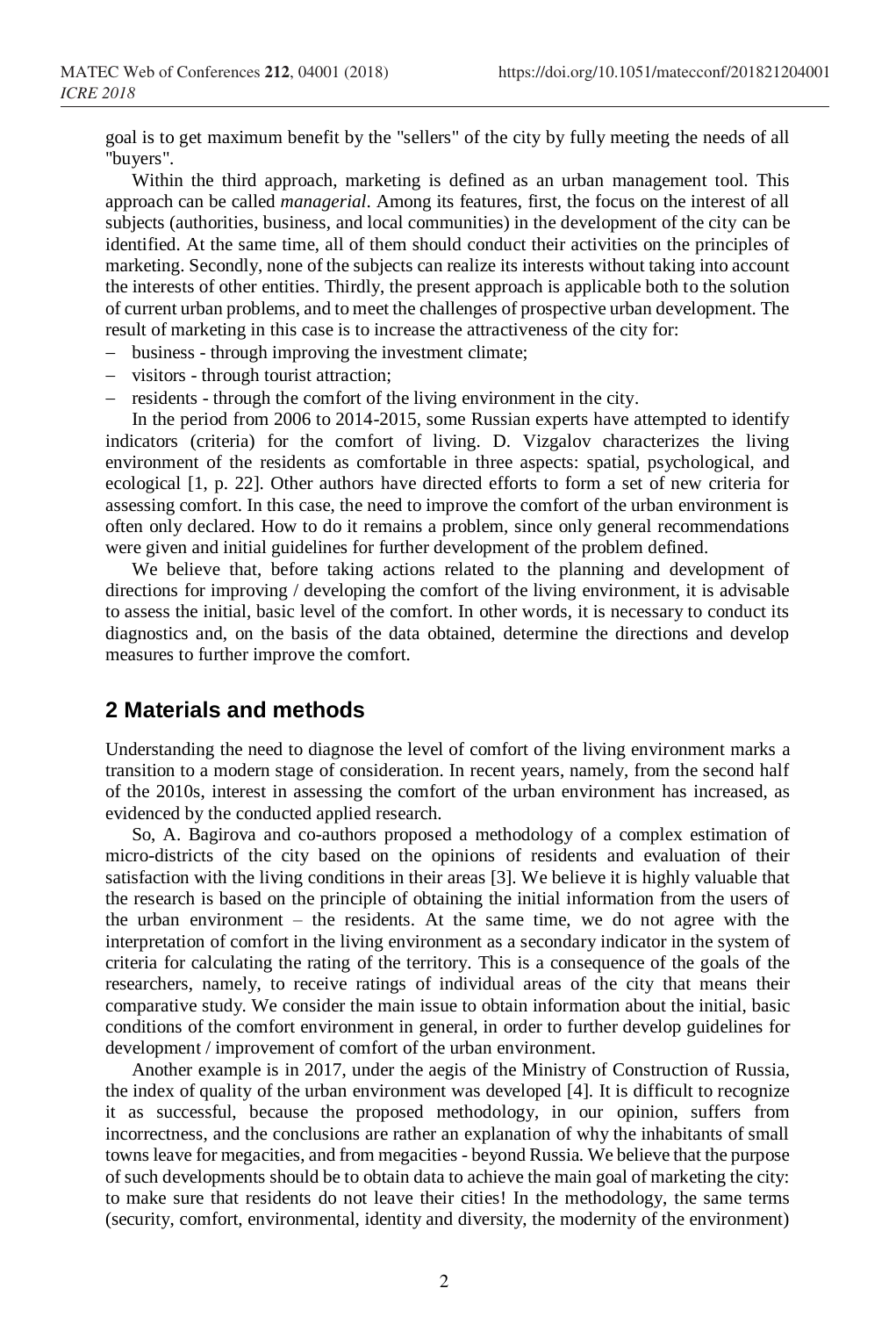are used in different sets of indicators, while their semantic meaning from the set to the set is radically different. For example, comfort in the group of indicators 1 "Housing and adjacent spaces" is interpreted as "the share of housing stock provided with the centralized services of heat, water, electricity, water disposal, %", and in the group 2 "Landscaping and water spaces" - as "accessibility parks or arrangement of the natural landscape, %". Further, the estimation of the individual indexes is made according to the state statistics (without involvement of the municipal!), the Ministry of Internal Affairs of Russia, according to the results of technical observations (GLONASS and so on), etc. At the same time, there are no assessments from the cities' residents, the business community and other groups of users of the urban environment. In addition, the comfort of the living environment is presented as only a particular indicator.

An interesting experience is the study of the comfort of living by the example of Russian mono-towns [5]. The fact that comfort is considered as one of the main factors of urban development can be attributed as merits of this study. Based on this assumption, a system of particular evaluation criteria is formed. The assessment itself is based on the results of a survey of citizens. This ensures the implementation of an important feedback principle. At the same time, we do not agree, firstly, with the fact that the comfort criteria system consists of only six enlarged indicators: economic attractiveness, affordability of housing, accessibility of social services, energy saving, natural environment, cultural and recreational activities.

Each of the indicators requires, in our opinion, detailing, especially since such a small object as a mono-city is being investigated. Working with these indicators, one can get only a generalized assessment of the comfort of the environment, missing many interesting and important details, and the assessments and conclusions themselves will be less meaningful and useful. As a consequence, the usefulness of recommendations for improving / developing the comfort of the city is diminishing. Secondly, the tasks to compare the level of comfort in a mono-town with the average level in the region are incomprehensible for researchers.

A review of Russian publications has shown that many authors consider comfort as a particular criterion of the quality of the urban environment. We insist that comfort is a system-forming concept, which should be studied using a set of concrete criteria. At the same time, it is important to observe the principle of a feedback, because only according to the results of surveys of the residents themselves the adequate estimates of the initial state of comfort of the environment can be obtained.

## **3 Results**

The development of the approach to diagnosing the comfort of the urban environment from the positions of the city marketing management concept has been carried out in the following sequence:

1. Based on the generalization of domestic experience in the development of sets of criteria [3; 5; 6; 7; 8; 9; 10; 11; 12; 13; 14, 15, 16, 17], the enlarged criteria, sufficiently fully and consistently reflecting in the aggregate the state of comfort of the urban environment have been developed, such as:

- A. The state of the city economy (socio-economic position);
- B. Availability of work / education (jobs / places in educational institutions);
- C. Accessibility of housing;

D. Quality and accessibility of goods and social and commercial services to the residents;

E. Degree of infrastructure development in a broad sense (business, social, transport, communications);

F. Security (including the social climate in the city);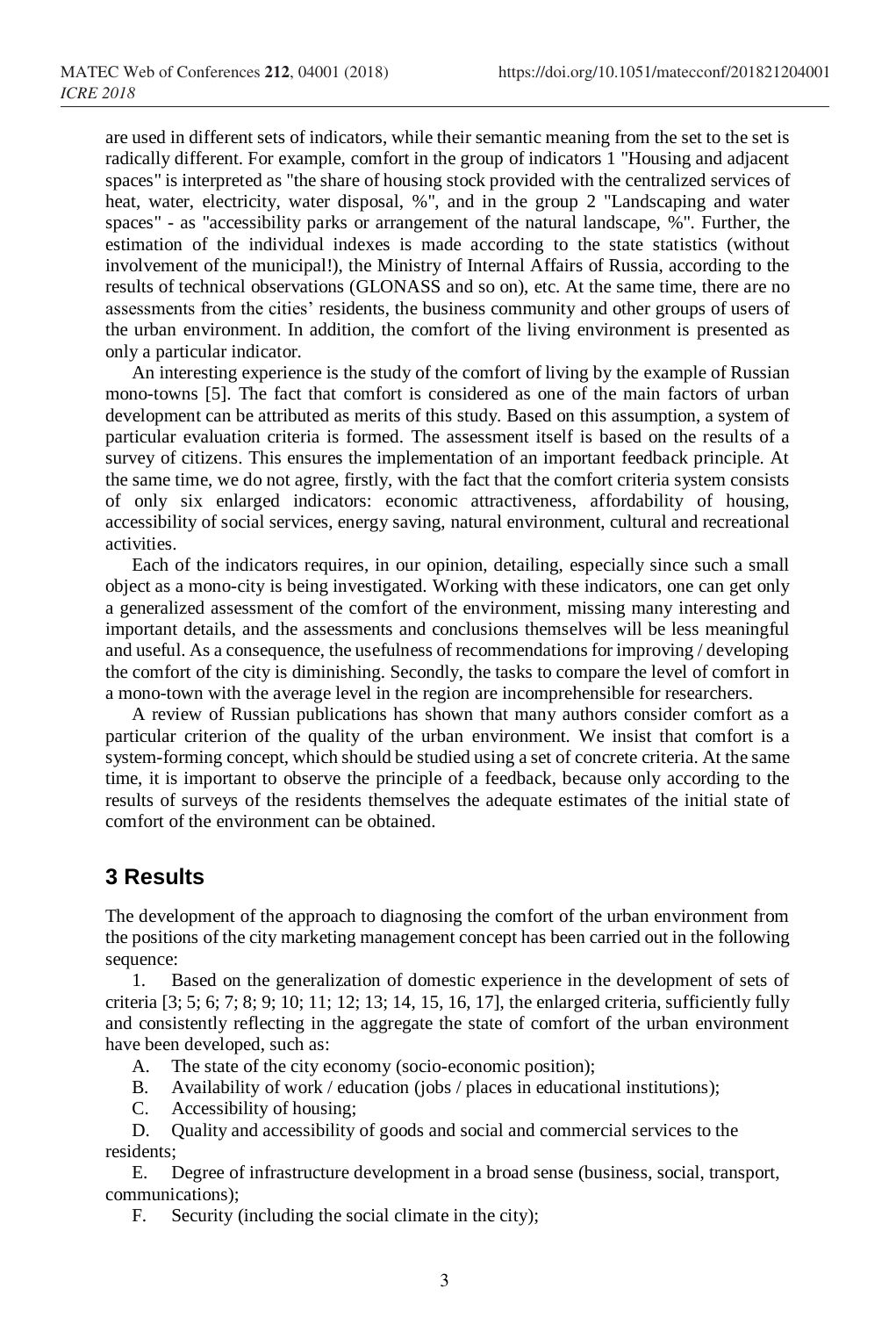G. The state of the natural environment (ecology);

H. Conditions for cultural activities / recreation / creative activities of the residents.

2. A system of criteria clarifying the content of the points from A to H has been developed. The system reflects the following requirements to the comfort of the city environment [15]:

– Functional – these are direct requirements to the qualities, characteristics and ways of consumption and use;

– Social – these are the requirements mediated by the influence of the environment, in which the consumer is located. These can be different social strata to which it belongs or aspire to belong;

– Psychological – these are requirements mediated by the mood and emotions, which the product has to generate in order to provide a person with a stable state of mind.

These requirements are justified by the provisions of the managerial and commodity concepts of city marketing theory, according to which the city is treated as a commodity, and people (residents) as consumers. Consumers present requirements, specified above, to the city-commodity.

3. Intervals for assessment of each of the criteria are defined.

Functional requirements to the comfort of environment reflecting general conditions of living in the cities are specified with the following set of criteria.

- 1. General assessment of the living standards in the city. The intervals are:
- − Living standards are low and continuing to decrease;
- − Living standards are high and have trends to the continuing growth.
- 2. The general level of prices in the city. Intervals:
- Prices are perceived by the residents as high;
- − Prices are perceived by the residents as acceptable (low).
- 3. The price for 1 square m. of the primary housing. Intervals:
- − High prices;
- − Low prices.
- 4. The price for 1 square m. of the secondary housing. Intervals:
- − High prices;
- Low prices.
- 5. The prices for rental housing. Intervals:
- − High prices;
- Low prices.
- 6. The price of land for individual construction. Intervals:
- − High prices;
- Low prices.
- 7. Availability of mortgage. Intervals:
- Complicated procedure for obtaining a mortgage loan;
- − Simplified procedure for obtaining a mortgage loan.
- 8. The quality of the housing stock. Intervals:
- The housing stock in the city is mostly dilapidated  $/$  emergency;
- − The housing stock is mostly new / in a normal standing.

9. The quality of the communal services (provision of heat, water and electricity, and sewerage). Intervals: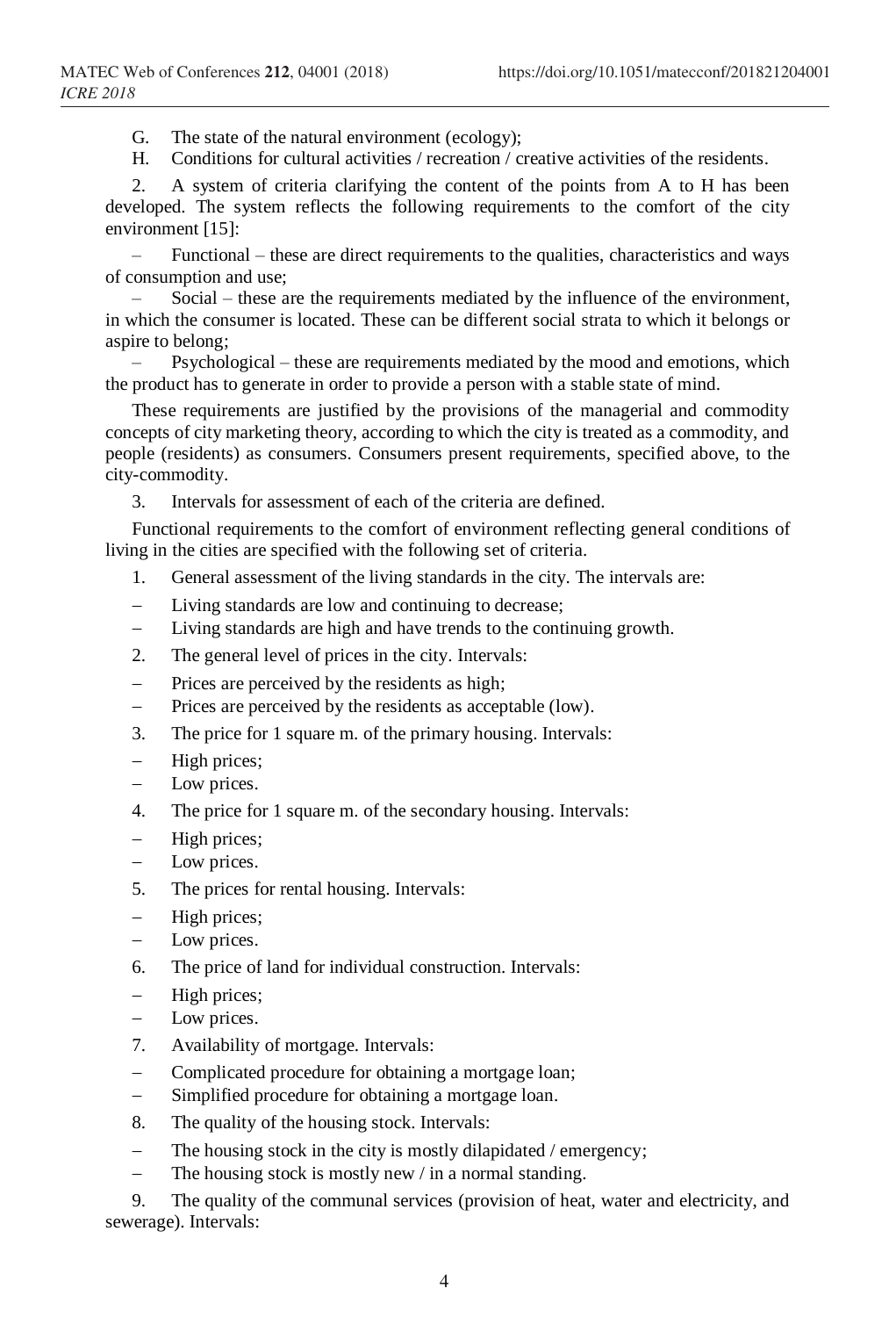- The quality of the provided services is low;
- − The quality of the provided services is high.
- 10. The quality of the food and long-use goods in the stores of the city. Intervals:
- The quality of food and goods is low;
- − The quality of food and goods is high.
- …
- 35. The quality of the tap water. Intervals:
- Low quality (the water is dirty with impurities, with a smell);
- − High quality (the water is clean, free of odors).
- 36. Air quality and fumes. Intervals:
- − Dirty air ("It is impossible to breath");
- − Clean air ("easy to breath").
- 37. Noise level at the city streets. Intervals:
- − A lot of noise;
- − Quite streets / districts.
- 38. Greening of streets / yards. Intervals:
- − There is no greening on the streets;
- − Streets / yards are full of greening.

Functional requirements to the comfort environment reflecting the conditions of work and engagement in other kinds of activities in the cities are represented with the following set of criteria:

- 1. The level of salaries and other incomes in the city. Intervals:
- − Low / lower than the national /regional average;
- High / higher that the national / regional average.
- 2. Unemployment level in the city. Intervals:
- − High / higher than national average;
- − Low / lower than the national average.
- 3. Availability of jobs. Intervals:

It is difficult to find an appropriate job in the city (in accordance with the specialty or the interest);

It is easy to find an appropriate job in the city (in accordance with the specialty or the interests).

- 4. The price for training in the educational institutions of the city. Intervals:
- High price;
- Low price.
- 5. Conditions for business in the city. Intervals:
- − Many obstacles ("difficult" business);
- − Few obstacles / no obstacles ("easy" business).
- 6. Distance of residence from the place of work. Intervals:
- The place of work is located far from the residence;
- − The place of work is located in "walking" distance from the place of residence.
- 7. The price for 1 square m. of the commercial property. Intervals:
- − High price;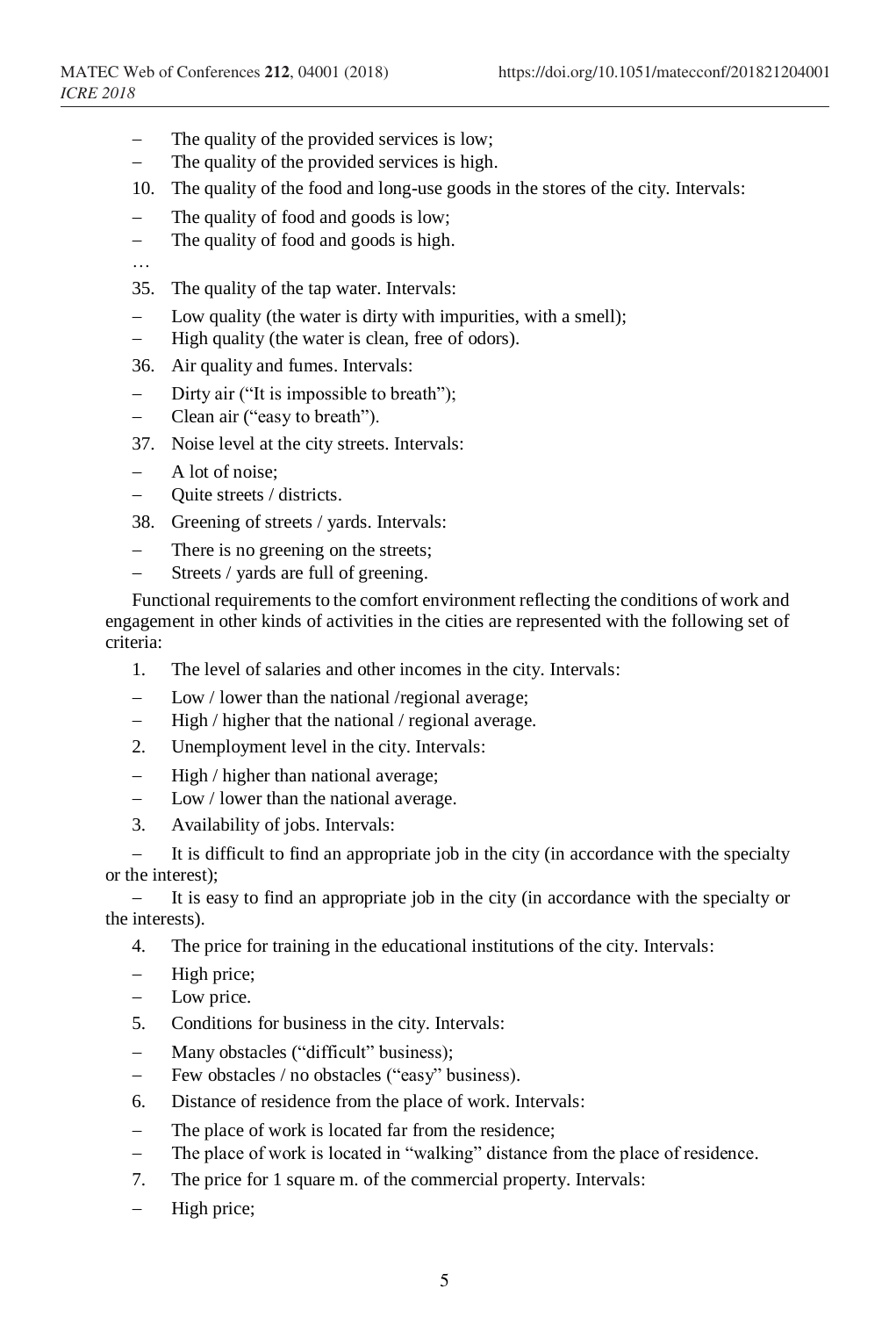Low price.

8. The rental prices for office, trade, industrial and other commercial premises. Intervals:

- − High prices;
- − Low prices.
- 9. The price of land in the city for residential / non-residential construction. Intervals:
- − High price;
- Low price.
- 10. The terms of registration (opening) a business. Intervals:
- − It is difficult to open a business;
- − It is easy to open a business.
- ...
- 16. Payment of the sick leaves to employees. Intervals:
- − Minimum;
- − Maximum.
- 17. Payment for journey to the place of rest / treatment by the employer. Intervals:
- − The journey is not paid;
- The journey is paid.

18. Payment for training and professional development of employees by the employer. Intervals:

- Training and professional development is not paid;
- − Training and professional development is paid.
- 19. Frequency of the public transportation in the rush hours. Intervals:
- − Public transportation in the rush hours works intermittently;
- − Public transportation in the rush hours works regularly, without breaks.
- 20. Possibility to work remotely, from home. Intervals:
- − It is impossible to work remotely in the city;
- − The city has all conditions for the remote work.
- 21. Development of the on-line services (applications). Intervals:
- − The services are not developed;
- − The services are developed.
- 22. The presence of the organized criminal groups in the city. Intervals:
- − There are several criminal groups in the city, including these ones from other cities;
- There is no organized criminality in the city.
- 23. The state of corruption in all spheres of activity. Intervals:
- − It is impossible to do anything without bribes;
- − "All are fair" / "everything is transparent".
- 24. Development of the shadow business in the city. Intervals:
- − All business is in the shadow;
- − All business is "white".

25. The degree of development of the "green" technologies / "green" companies in the city. Intervals:

− The residents of the city do not know what it is;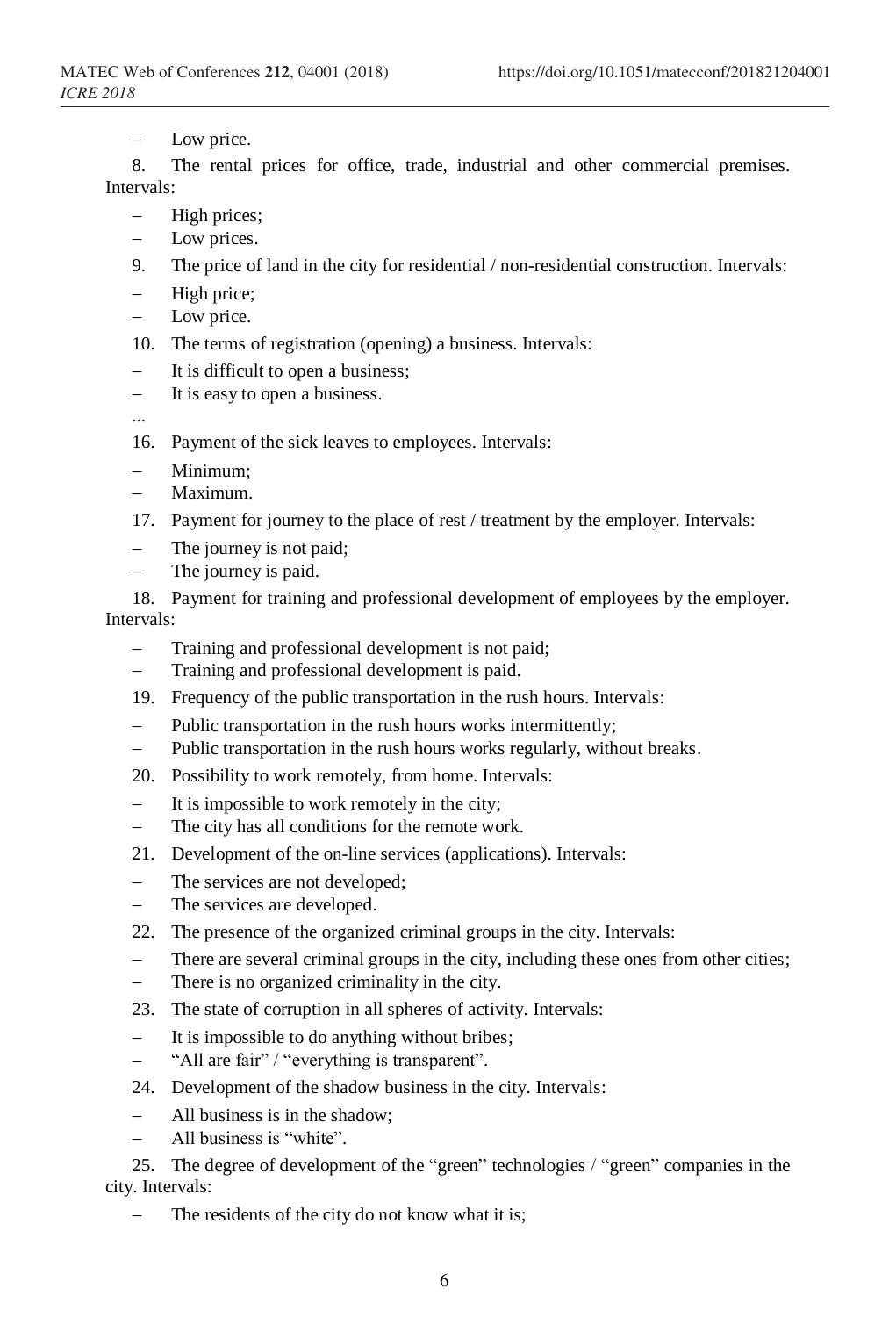Most of the companies that work in the city are "green" companies.

26. Remuneration of workers for offers, innovations and know-how in the workplaces. Intervals:

− There is no remuneration;

There is remuneration.

27. Working conditions for the people of "free" professions ("creative class") in the city. Intervals:

− There are no such people;

− People of "free" professions can always find engagements.

The functional requirements to the comfort of environment reflecting conditions for rest and creative activities in the cities are represented with the following set of criteria:

- 1. The presence of theaters, cinema theaters and concert halls in the city/ Intervals:
- − There are no such institutions in the city;
- There are all kinds of theaters / cinema theaters / concert halls in the city.

2. The average price for a ticket to the theater, cinema theater and concert hall. Intervals:

- − High price;
- − Low price.
- 3. Tours of national / global stars in the city. Intervals:
- − They never come;
- − They permanently (Often) come.

4. Holding of local, national, international festivals, exhibitions, fairs and other cultural and business events. Intervals:

- They never take place;
- − They often (always) take place.
- 5. Availability of services of sport sections, fitness clubs, gyms, etc. Intervals:
- There is nothing of that in the city;
- − There is a wide range of any services in the city.
- 6. The price for sports in the city. Intervals:
- High price;
- − Low price.
- 7. Availability of public libraries. Intervals:
- There are no libraries:
- − There is a library network in the city.
- 8. Availability of on-line access to the library collections. Intervals:
- There is no on-line access:
- There is on-line access.
- 9. Organization of the city clubs' activities. Intervals:
- − It is impossible to organize a club;
- It is easy to organize any club, without additional obstacles.

10. Development of the sphere of hospitality in the city (hotels, public catering). Intervals:

The sphere of hospitality is not developed;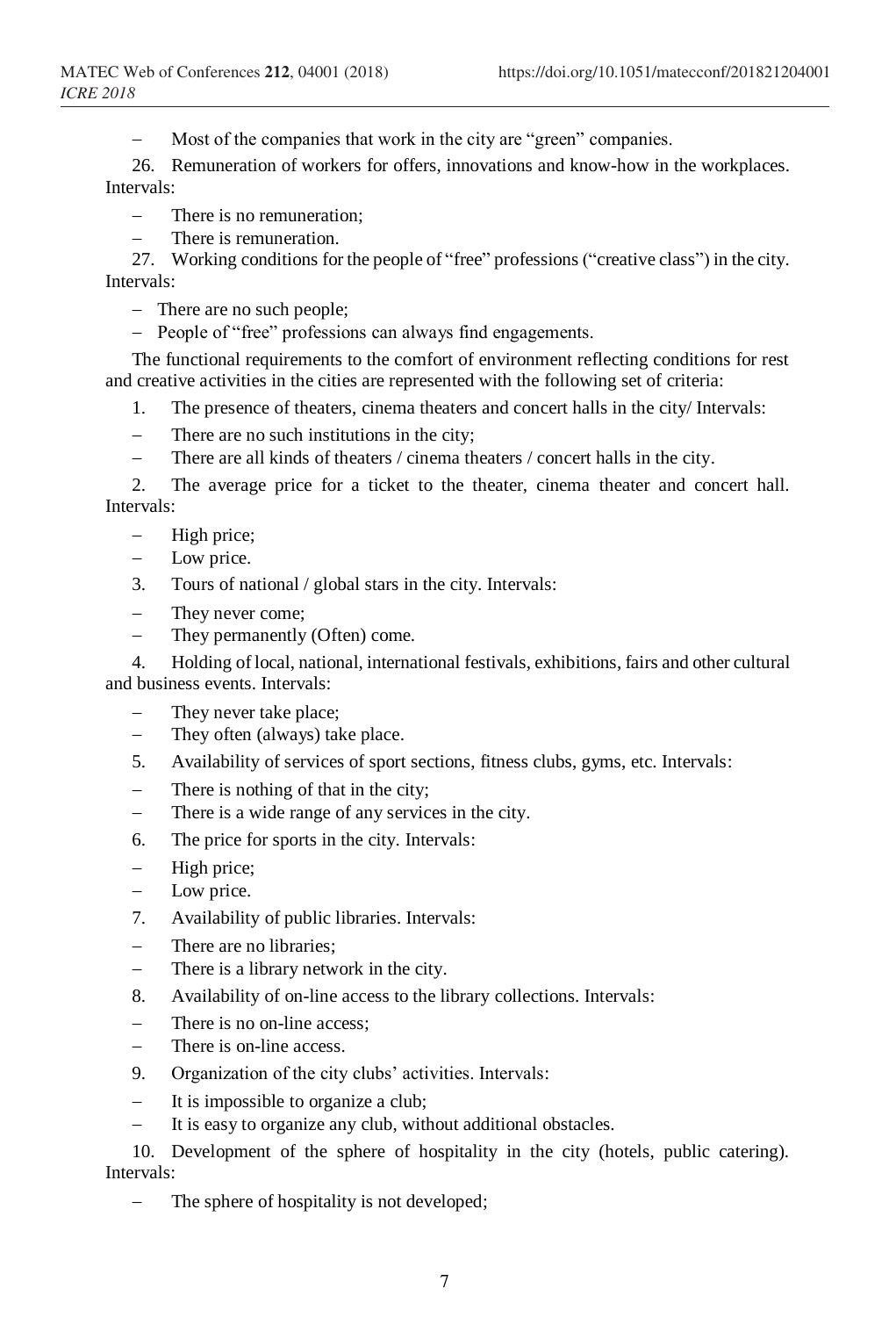- The sphere of hospitality is developed.
- 11. The average price for one night in the city hotels. Intervals:
- High price;
- − Low price.
- 12. The quality of service in hotels. Intervals:
- − Low quality of service;
- − High quality of service.
- 13. The size of the average check in the city restaurants / cafes per person. Intervals:
- − High;
- − Low.
- 14. The quality of cuisine in the city restaurants / cafes. Intervals:
- − Low quality of cuisine;
- − High quality of cuisine.

15. Availability of the entertainment facilities in the city (night clubs, discos, saunas, bowling, billiards, etc. Intervals:

- There are no such facilities in the city;
- − There are enough such facilities in the city.
- 16. Average price for one visit to the entertaining facility. Intervals:
- − High price;
- − Low price.

17. Availability of the amusement park (parks) in the city and their accessibility. Intervals:

- − There is no amusement park in the city;
- − There is at least one amusement park in the city, and price for a visit is moderate.
- 18. Availability and conditions of the forest park areas. Intervals:
- There are no forest park areas in the city;
- There are forest park areas in the city.
- 19. Attitude to the change of the natural environment. Intervals:
- The urban space worsens the environment;
- − The urban space harmonically "fits" into the natural landscape.
- 20. Availability / accessibility "the week-end program" for the residents. Intervals:
- − Residents spend week-ends at home;

− There is a lot of different cultural, entertainment, sport and other events in the city during the week-ends.

Social and psychological demands of the city residents for the comfortable living environment are revealed in a similar way. Complex satisfaction of these demands gives, in the end, the residents a sense of comfort of their living environment.

## **4 Conclusion**

The proposed approach to diagnosing the comfort of the urban living environment is characterized by the following:

1) the comfort of the environment that is not a particular indicator, but a backbone one, which determines the level (degree) of the urban development as a whole;